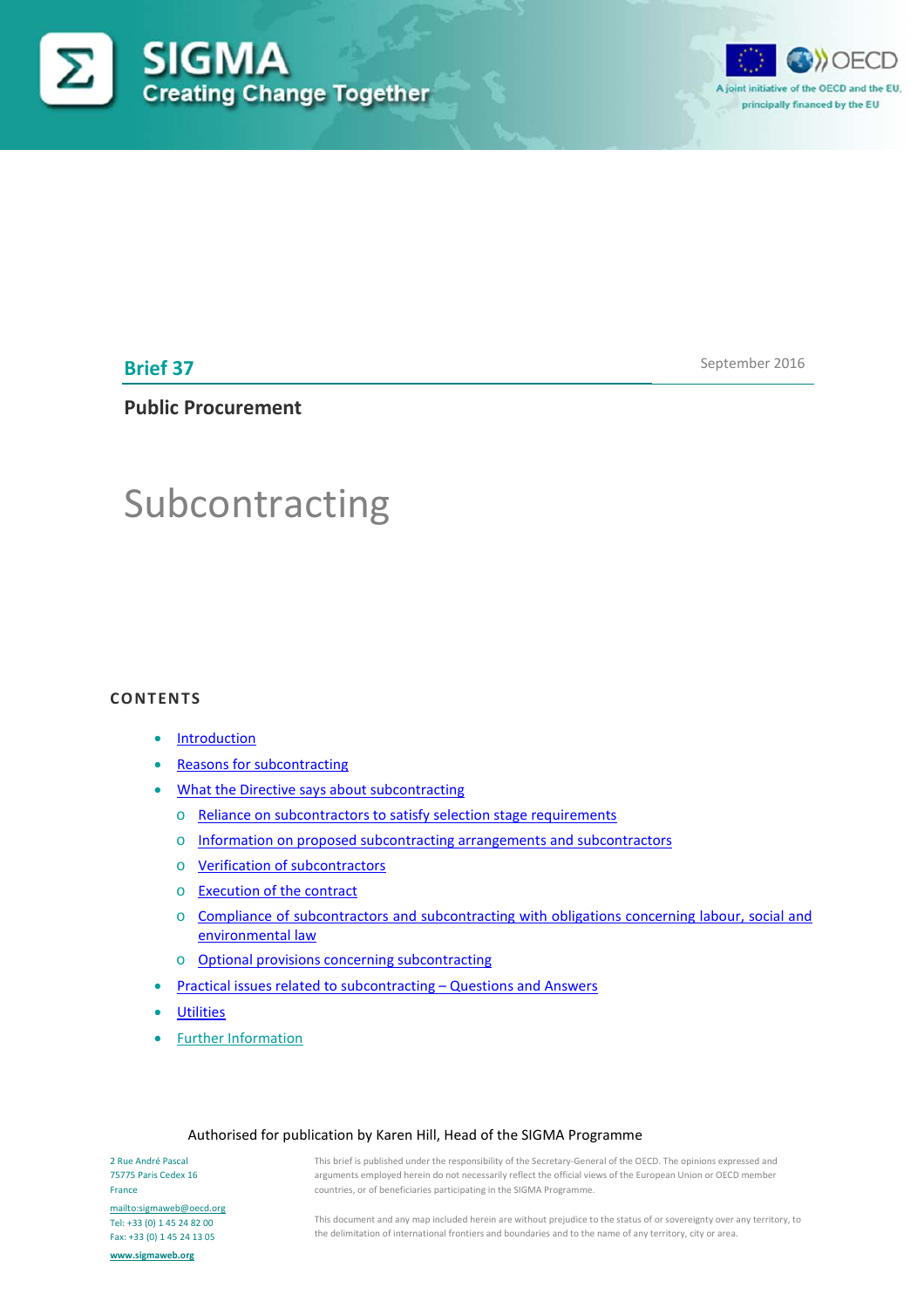## **Introduction**

Subcontracting occurs when an economic operator that has been awarded a public contract (contractor) entrusts another entity with the performance of part of the works or services that are the subject matter of that contract. The second entity, entrusted with the performance of part of the works or services, is referred to as a "subcontractor".

The contractor may use one or more subcontractors. Subcontractors may also subcontract some elements of the works or services that they are required to deliver in accordance with the subcontracting arrangements with the contractor (further subcontracting).

Even though the subcontractor is involved in the execution of part of the contract, it is the contractor that is ultimately responsible and liable to the contracting authority for the proper execution of a contract.

In many cases, subcontracting may be necessary or useful. For example, for construction works, the main contractor may decide to entrust other companies with a number of specialised activities, such as plumbing, mechanical and engineering works, and painting.

#### **Construction works contract for a new building – subcontracting arrangements**



A similar situation applies to training services, where the service provider may need to subcontract to other economic operators the catering services, accommodation and transport for participants.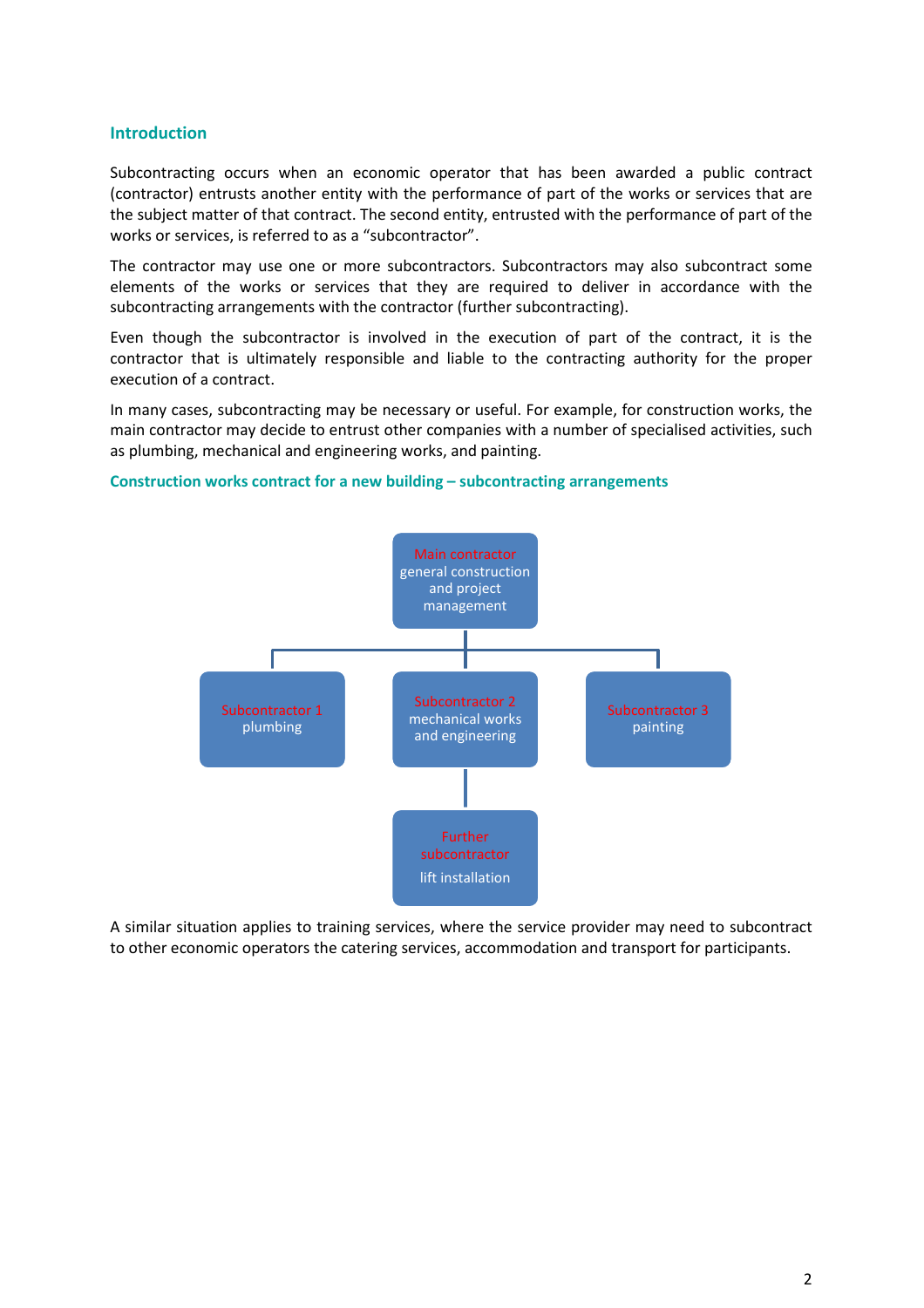The Public Sector Directive (the Directive)<sup>[1](#page-2-1)</sup> does not define the term "subcontracting". This term is defined, however, in the national provisions of some Member States. For example, in Poland, a subcontract is defined as a written contract for pecuniary interest having as its subject matter the services, supplies or works that constitute part of the public contract concluded between an economic operator selected by the contracting authority and another entity (subcontractor). A subcontract for services, supplies or works may also be concluded between the subcontractor and a further subcontractor or subcontractors. Similarly, Italian provisions define subcontracting as a contract according to which a contractor entrusts third parties with the execution of a part of the services or works that are the object of the public contract.

National definitions, where used, have common characteristics, in that they either specify or imply that subcontracting may concern only a part or parts of a contract. Sometimes, national legislation specifies a maximum share of the contract that can be subcontracted to third parties, expressed as a percentage of the total value of the procurement contract.

# <span id="page-2-0"></span>**Reasons for subcontracting**

Economic operators have various and good reasons to use subcontracting. It often makes good financial and business sense to do so. For example, an economic operator (contractor) may find that it is less expensive to use a specialist subcontractor for a specific element of a contract rather than executing that element of the contract itself. The reason for this is that a specialist subcontractor will have the necessary equipment and expertise, which the contractor does not have. In certain cases, a contractor may not be authorised to provide all of the services or works required by the contracting authority.

# **Example**

A contractor executing a works contract may entrust the works to another company that holds the specific authorisations or licenses necessary for the disposal of hazardous waste from a construction site.

As an alternative approach to subcontracting, the contractor and the specialist waste disposal company could create a group and jointly sign a contract with the contracting authority. However, from the perspective of the waste disposal company, this approach may be unacceptable, as the contract may require it to assume liabilities that are not connected to the tasks that it will carry out. A subcontract arrangement with limited liability is likely to be a far more appealing solution for the waste disposal company.

Subcontracting may also be useful for an economic operator that does not meet all of the qualification criteria required by the contracting authority. The economic operator is able to rely on subcontractors to supplement the capacities or resources that are lacking in order to qualify to participate in the procurement process for the award of a public contract. See the discussions below and SIGMA Public Procurement Brief 7, *Selecting Economic Operators,* for more details.

Subcontracting may also facilitate the access of small and medium-sized enterprises (SMEs) to public procurement. An SME may not be able to perform an entire contract because of its size, specialisation, or limited resources, but it may be perfectly able to perform some of the services or works included in a larger project. For more information, see SIGMA Public Procurement Brief 33, *SMEs in Public Procurement*.

There may also be cases where subcontracting is used for the wrong reasons, for example as a way of facilitating collusion or bid rigging. An advance request for details concerning prospective

<span id="page-2-1"></span> <sup>1</sup> Directive 2014/24/EU on public procurement and repealing Directive 2004/18/EC, 26 February 2014.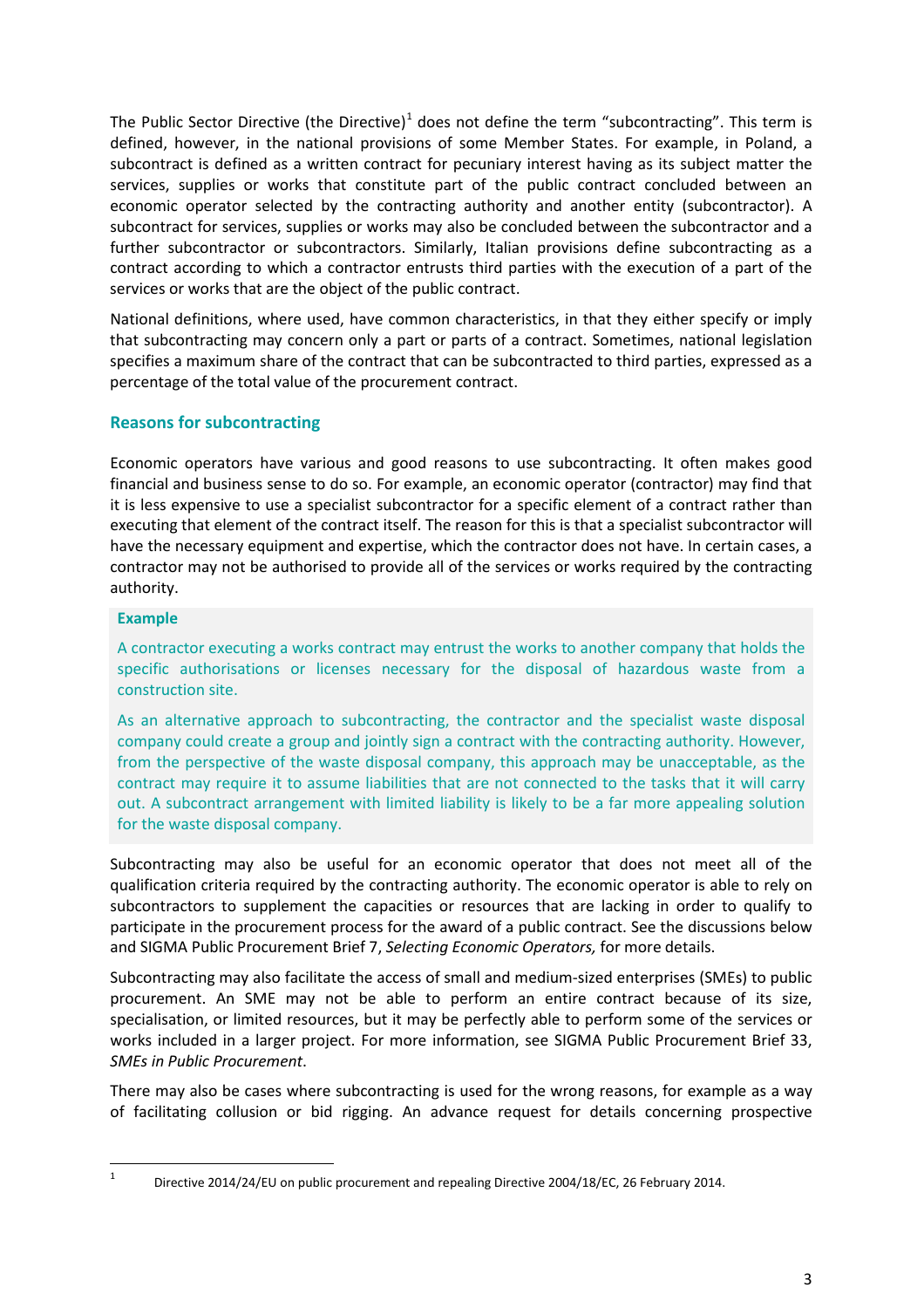subcontractors can assist in reducing the risk of collusion or bid rigging. For more information, see the *OECD Guidelines for Fighting Bid Rigging in Public Procurement<sup>[2](#page-3-3)</sup>.* 

# <span id="page-3-0"></span>**What the Directive says about subcontracting**

## <span id="page-3-1"></span>**Reliance on subcontractors to satisfy selection stage requirements**

Article 63 of the Directive permits an economic operator to rely on the economic and financial standing as well as the technical and professional ability of a third party in order to satisfy selection stage requirements. This reliance on the capacities of other entities is allowed, regardless of the legal nature of the arrangements between the economic operator wishing to participate in a procurement process and the third parties on which it relies<sup>[3](#page-3-4)</sup>. Subcontracting is one of the ways in which the economic operator and its third parties may be linked.

Annex XII to the Directive sets out the means of proof that may be provided by economic operators to demonstrate that they meet the selection criteria. Among the means of proof for technical ability is "an indication of the proportion of the contract which the economic operator intends possibly to subcontract". The Directive is therefore very clear that an economic operator may prove that it fulfils those requirements by providing information concerning its prospective subcontractors.

During the selection process, the economic operator must be able to demonstrate that, at the contract execution stage, it will be able to use the capacities of the third parties on which it relies to satisfy the selection stage criteria. It must prove that its links with the third parties are genuine and not merely an artificial means of satisfying the selection requirements. A general requirement obliges the economic operator to prove to the contracting authority that it will have the necessary resources at its disposal. It may do so, for example, "by producing a commitment by those entities to that effect".

Where an economic operator proposes to rely on the capacities of third parties to satisfy educational and professional qualifications or relevant professional experience, it can only do so where those third parties will actually perform the works or services for which those capacities are required.

**Limitations on the reliance on third-party resources, including subcontracting:** Article 63(2) of the Directive includes a specific limitation on subcontracting. In the case of "works contracts, service contracts and siting or installation operations in the context of a supply contract, contracting authorities may require that certain critical tasks be performed directly by the tenderer itself or, where the tender is submitted by a group of economic operators..... by a participant in that group".

In this case, the contractor must perform those tasks directly. It is not allowed to subcontract them or to otherwise entrust the tasks to third parties.

#### <span id="page-3-2"></span>**Information on proposed subcontracting arrangements and subcontractors**

The ability of an economic operator to rely on third parties to satisfy selection stage criteria needs to be considered by the contracting authority at the planning stage of the procurement process.

According to Article 71(2) of the Directive, the contracting authority is permitted to ask an economic operator to indicate in its tender "any share of the contract it may intend to subcontract to third parties and any proposed subcontractors". National provisions may oblige contracting authorities to request this information from economic operators.

<span id="page-3-3"></span> <sup>2</sup> OECD (2009), *Guidelines for Fighting Bid Rigging in Public Procurement*, OECD Publishing, Paris.

<span id="page-3-4"></span><sup>3</sup> See, for example, the case of the Court of Justice of the European Union (CJEU) C-389/92 *Ballast Neddam Groep*  concerning the reliance on third-party resources within a group company structure and CJEU case C-176/98 *Holst Italia* concerning the reliance on third-party resources in the context of joint venture arrangements.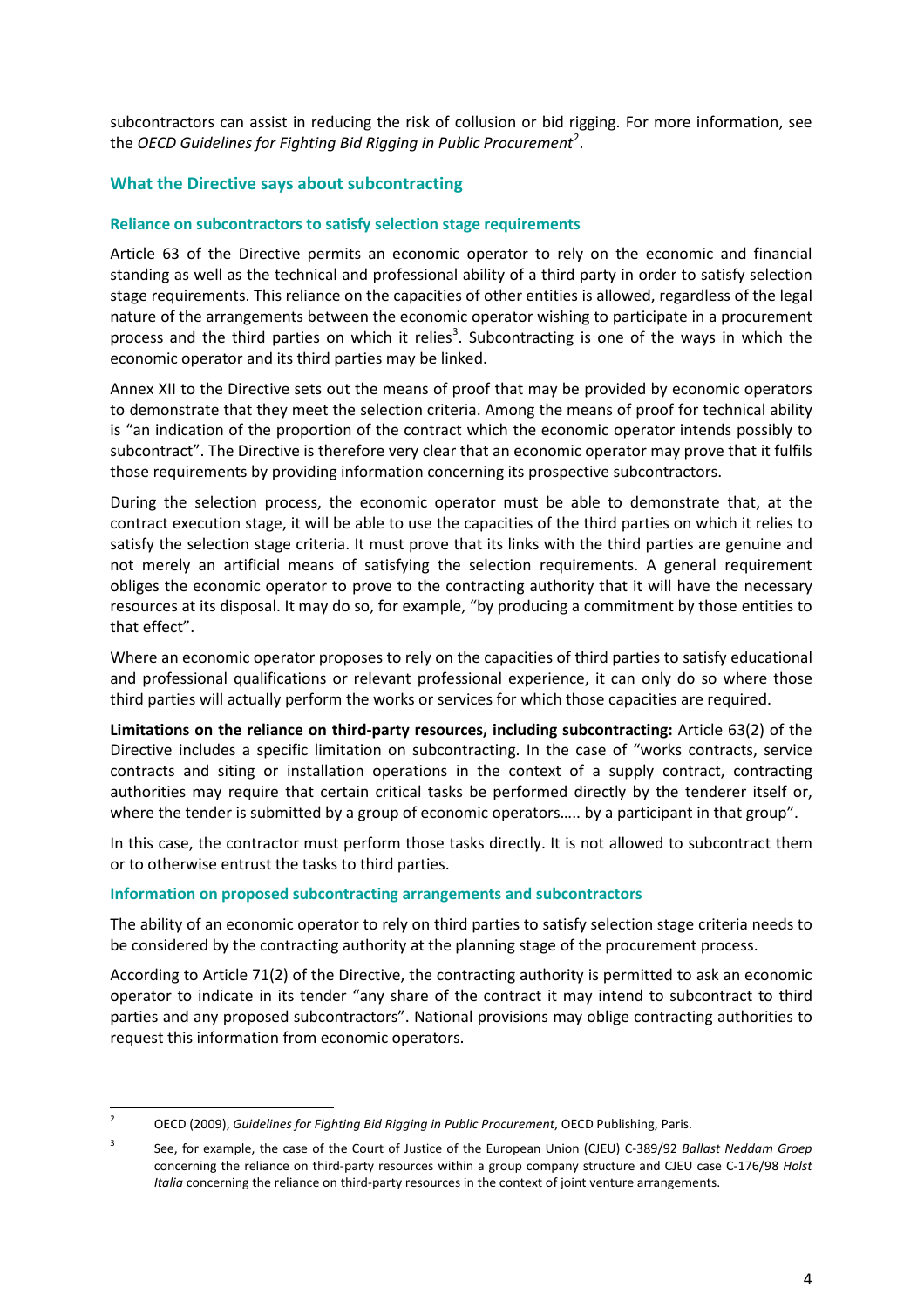This information on subcontracting arrangements is useful for the contracting authority to have in advance so that it knows which entity or entities will be executing the contract. The request for this information must be included in the procurement documents and consideration must therefore be given to this issue at the planning stage.

In addition, as has already been noted above, a contracting authority may ask for proof from an economic operator that is intending to rely on the resources of a third party, including a subcontractor, so as to ensure that it will have the necessary resources at its disposal. It is sensible to include a request for relevant information and proof in the procurement documents.

#### <span id="page-4-0"></span>**Verification of subcontractors**

**Verification of exclusion grounds:** Economic operators can be excluded from a procurement process where the grounds for mandatory, or discretionary, exclusion apply.

Article 63(1) of the Directive provides that where an economic operator proposes to use a subcontractor for the execution of part of the subject matter of the contract, contracting authorities should verify whether there are grounds for exclusion of the subcontractor.

Where a verification process shows that mandatory grounds exist for exclusion applying to a subcontractor, then the contracting authority should oblige the economic operator to replace the subcontractor to which those grounds apply.

In the case of optional grounds for exclusion, contracting authorities may require, or may be obliged by Member States to require, that the economic operator replaces a subcontractor to which those grounds apply.

Where necessary for the purposes of verification of the existence of grounds for exclusion of a subcontractor, the required information should be accompanied by the subcontractor's self-declaration in the European Single Procurement Document (ESPD). The implementing measures adopted by Member States may provide that a subcontractor that is presented after the award of the contract cannot use an ESPD self-declaration but must submit the certificates issued by public or third parties confirming that the subcontractor fulfils, where relevant, the conditions concerning the grounds for exclusion, the selection criteria and the reduction in the numbers of qualified candidates and other supporting documents. For more information on the ESPD, see SIGMA Public Procurement Brief 7, *Selecting Economic Operators*.

**Verification of selection criteria:** Economic operators must satisfy the selection criteria.

Article 63(1) provides that where an economic operator proposes to use a subcontractor for the execution of part of the subject matter of the contract, the contracting authority is to verify whether the proposed subcontractor fulfils the relevant selection criteria.

Where a verification process reveals that a subcontractor does not satisfy the relevant selection criteria, the contracting authority must oblige the economic operator to replace the subcontractor.

Where an economic operator relies on the capacities of a subcontractor, or subcontractors, for fulfilment of the criteria for economic and financial standing, the contracting authority may then oblige the economic operator and the subcontractor(s) to be jointly liable for the execution of the contract.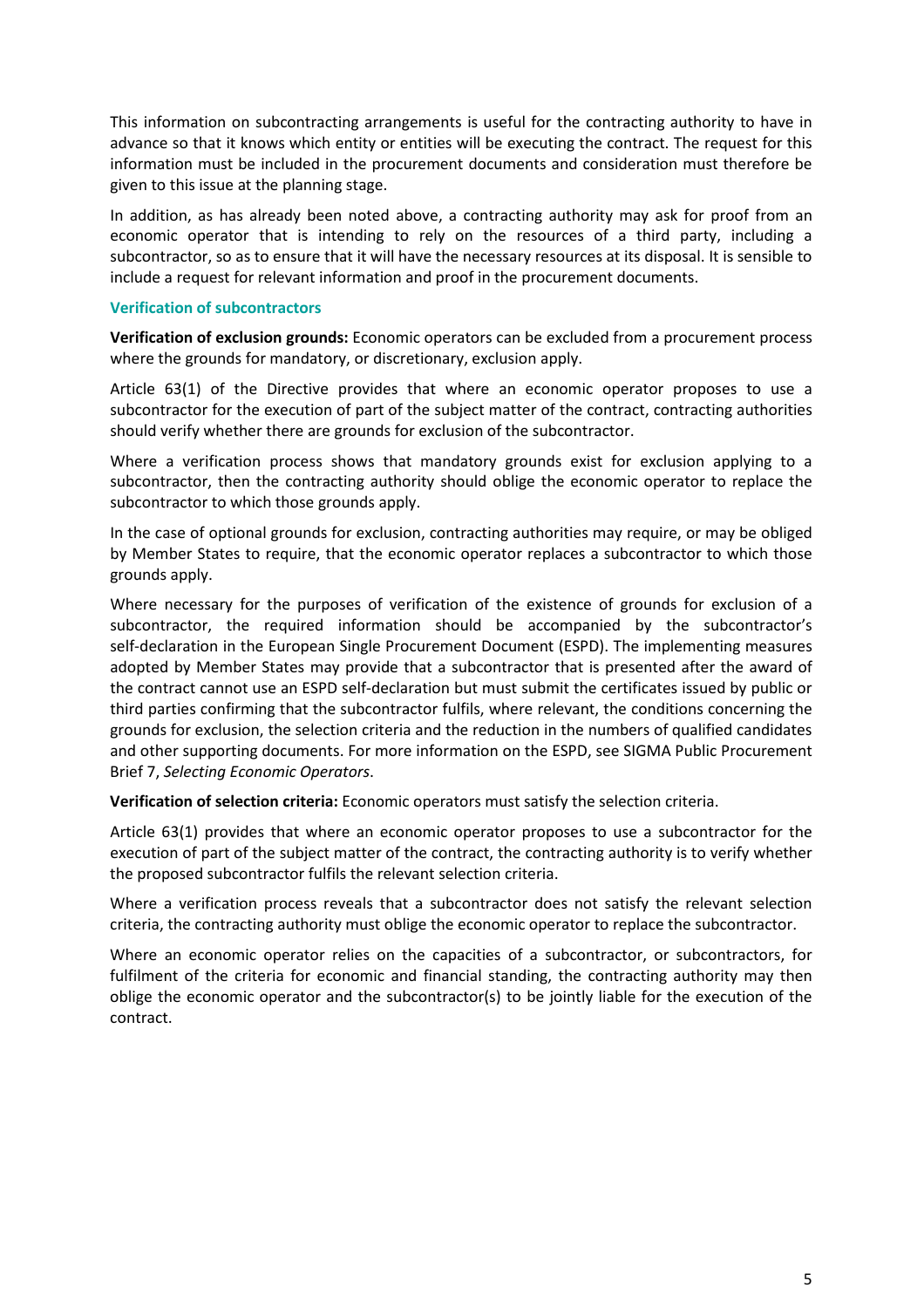## <span id="page-5-0"></span>**Execution of the contract**

Under the Directive, an economic operator that intends to use a subcontractor, or subcontractors, to deliver part of the works or services is not automatically required to inform the contracting authority of its intention to do so.

As explained above, an economic operator will need to provide the subcontractor's details at the selection stage where it seeks to rely on the capacities of that subcontractor to fulfil selection stage criteria.

At the tender stage the contracting authority is entitled to ask the tenderer to indicate in its tender any share of the contract it may intend to subcontract and any proposed subcontractors. In some Member States it may be obliged to do so.

It may still be possible for an economic operator to notify the contracting authority of the subcontracting arrangements after it has been awarded the contract.

National law may require that an economic operator obtains prior approval from the contracting authority for any subcontracting that had not been included in the tender.

**Specific requirements for information on subcontractors:** Specific provisions in Article 71(5) of the Directive relate to works contracts and certain services contracts that require information on subcontractors to be provided to the contracting authority.

In the case of works contracts and services to be provided at a facility under the direct supervision of the contracting authority, the main contractor is required to "indicate [in a tender] to the contracting authority the name, contact details and legal representatives of its subcontractors, involved in such works or services, in so far as known".

The contracting authority must request this information "after the award of the contract and at the latest when the performance of the contract commences".

The contracting authority should oblige the main contractor to notify it of any changes to this information during the execution of the contract and to provide the required information on any new subcontractors that it might subsequently involve in the works or services.

This provision is not applicable with regard to suppliers. Member States may nevertheless extend this obligation to contracts for supplies or services at facilities that are not under the direct supervision of the contracting authority and to suppliers that are involved in contracts for works or services.

Member States may also directly impose the obligation to deliver the required information on the main contractor.

<span id="page-5-1"></span>**Compliance of subcontractors and subcontracting with obligations concerning labour, social and environmental law**

The Directive contains a mandatory provision requiring competent national authorities to ensure that subcontractors comply with the relevant obligations deriving from the mandatory EU law or from national law compatible with EU law in the fields of social, labour or environmental law or international labour law provisions. Subcontractors therefore have the same obligations as main contractors concerning compliance with these legal regulations.

To avoid any breaches of those obligations, the Directive provides examples of "appropriate measures" that may be taken by Member States or directly by contracting authorities: joint liability and verification.

**Joint liability:** The national law of a Member State may provide for the joint liability of the main contractor and subcontractors. The Member State should ensure that the relevant rules are applied in compliance with obligations in the Directives concerning labour, social and environmental law.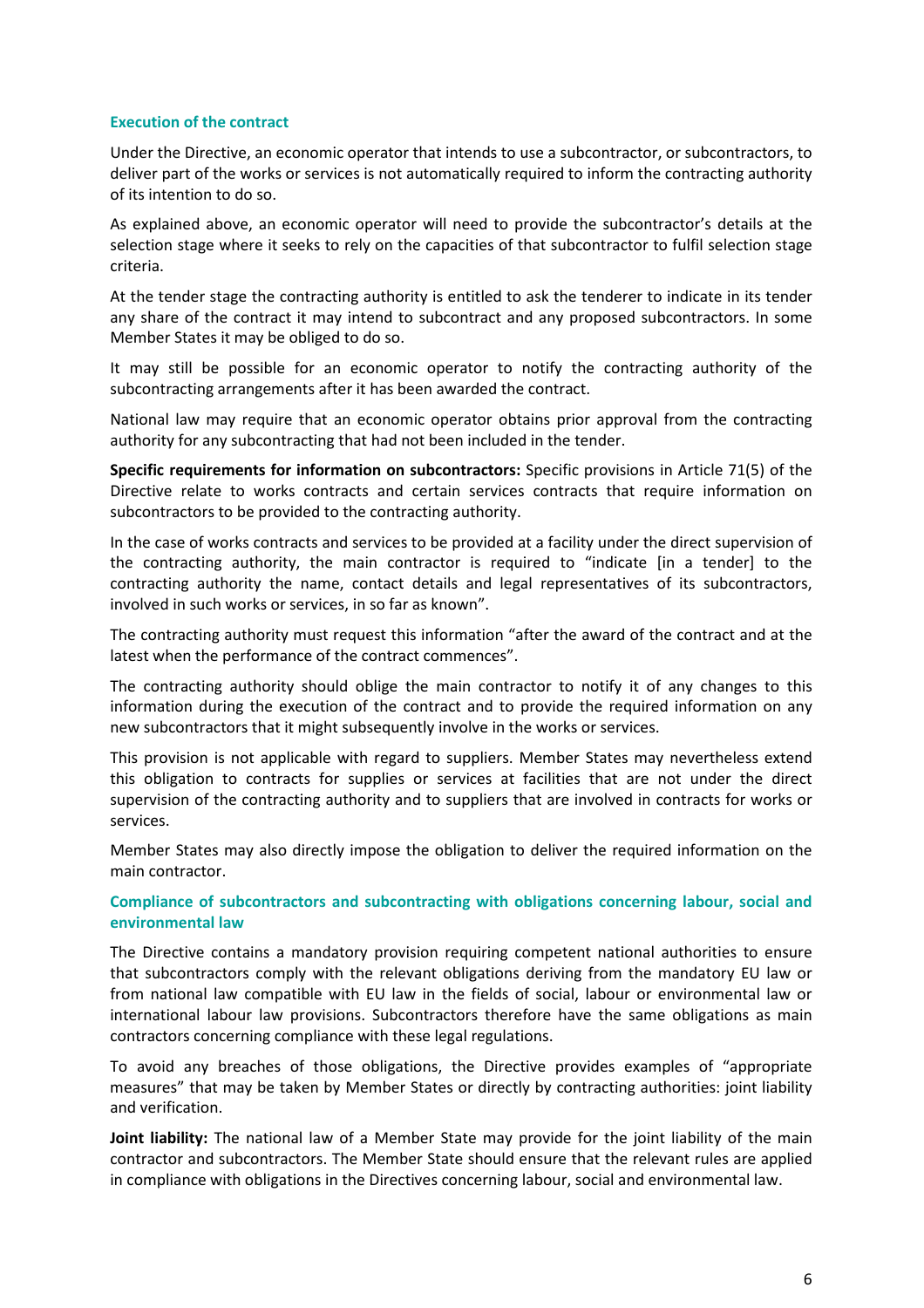**Verification:** As explained in detail above, contracting authorities may verify, or may be obliged to verify by national provisions, whether there are grounds for exclusion of subcontractors, including exclusion on the grounds of failure to comply with obligations concerning labour, social and environmental law.

## <span id="page-6-0"></span>**Optional provisions concerning subcontracting**

The Directive provides a number of optional solutions for Member States, some of which have already been discussed in this brief. Two specific provisions – direct payment to subcontractors and information on subcontractors – are discussed further below.

Member States that decide to regulate optional provisions concerning subcontracting in their national laws may limit their applicability, for instance with respect to some types of contracts, certain categories of contacting authorities or economic operators, or contracts for certain amounts.

**Direct payments:** Member States may provide that "... at the request of the subcontractor and where the nature of the contract so allows, the contracting authority shall transfer due payments directly to the subcontractor for services, supplies or works provided to the economic operator to whom the public contract has been awarded (the main contractor). Such measures may include appropriate mechanisms permitting the main contractor to object to undue payments. The arrangements concerning that mode of payment should be set out in the procurement documents."

Member States may provide for more stringent liability rules under national law, or for direct payments to subcontractors without requiring them to request such direct payments.

**Extension of obligation to provide information about subcontractors:** Member States are allowed to extend the obligations concerning the provision of information required from contractors on their subcontractors in the contract execution phase to include, for instance, subcontractors of the main contractor's subcontractors or further down the subcontracting chain.

As already explained in detail above, Member States may also extend the information requirements to supplies contracts, services contracts other than those concerning services to be provided at facilities under the direct supervision of the contracting authority, or suppliers involved in works or services contracts.

## **Example of national solutions**

France: In France<sup>[4](#page-6-1)</sup>, a contractor may subcontract specific parts of the contract to third parties provided that it obtains the approval of the contracting authority concerning each and every subcontractor, as well as the conditions of its payment, in advance.

A request concerning subcontracting may take place either (1) at the tendering stage, where the bidder provides in its tender the information on services covered by subcontracting, the names of the subcontractors, and the financial conditions defined in the draft subcontract; or (2) during the execution of the contract. In the first case, the notification of the award of the contract also means the approval of the subcontracting mentioned in the winning tender, including the relevant payment conditions. In the second case, the contractor is bound to submit to the contracting authority a separate request, in writing, containing the same type of information as indicated above.

Subcontracting is allowed if both parties to the main contract sign a special agreement. The contracting authority is deemed to have approved subcontracting if it does not reply to the request of the contractor within 21 days of receipt of the request.

All subcontractors that were approved by the contracting authority are entitled to direct payment by

<span id="page-6-1"></span> <sup>4</sup> *Décret n° 2016-360 du 25 mars 2016 relatif aux marchés publics, JORF n°0074 du 27 mars 2016, Articles 133-137*. Consolidated version dated 14 July 2016 available at: <https://www.legifrance.gouv.fr/affichTexte.do?cidTexte=JORFTEXT000032295952&dateTexte=20160714>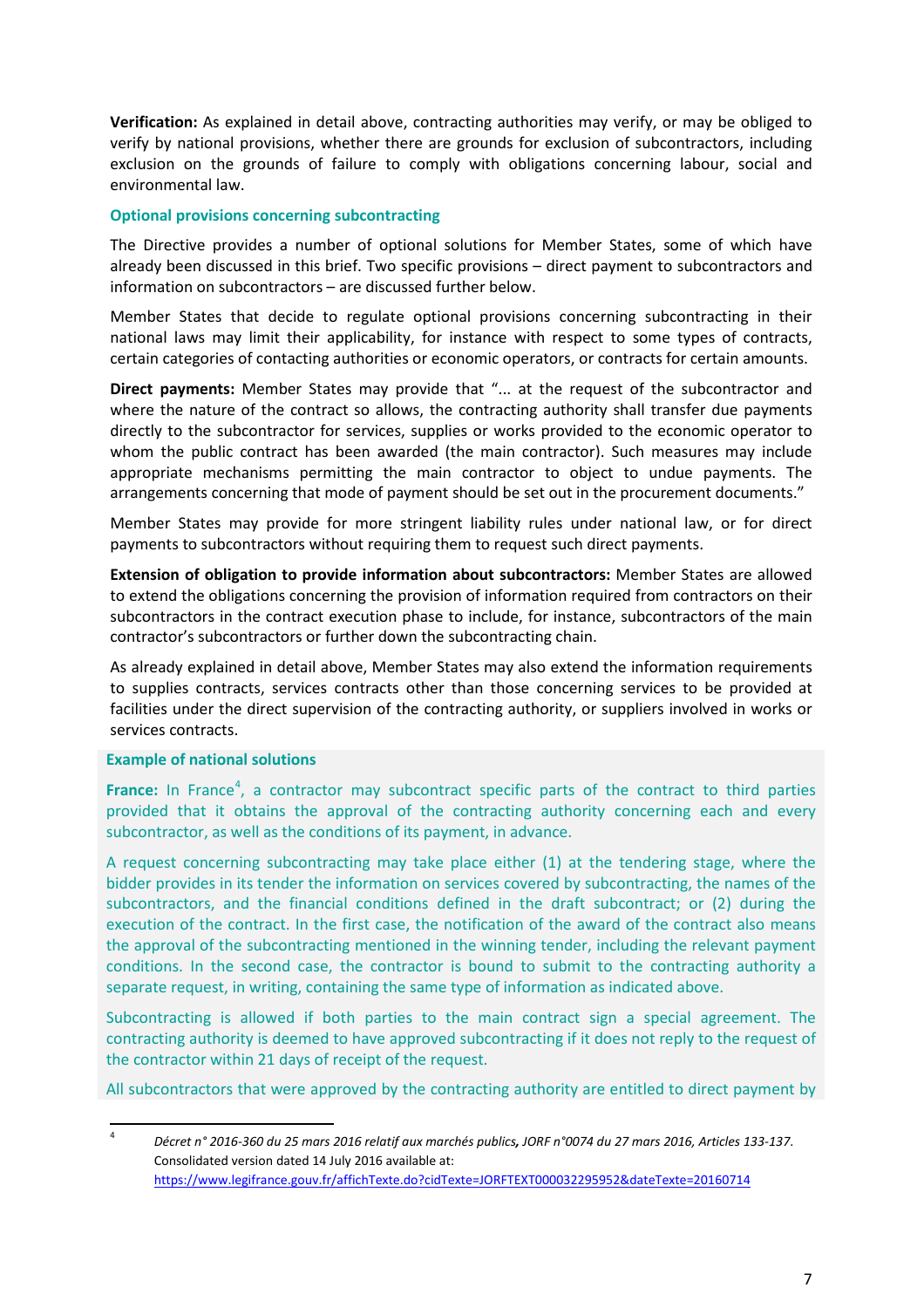the contracting authority for the parts of the contract that they performed, provided that the value of the subcontracting amounts to or exceeds EUR 600.

Poland: In Poland<sup>[5](#page-7-1)</sup>, the Public Procurement Law includes a number of provisions that have the purpose of ensuring that contractors duly pay all subcontractors. These provisions specifically target subcontracting in the case of works contracts.

Economic operators and subcontractors intending to conclude a subcontract with works as the subject matter are obliged, during the execution of that contract, to submit to the contracting authority a draft subcontract. Subcontractors, on the other hand, that intend to further subcontract are obliged to obtain the consent of the economic operator for the conclusion of a subcontract.

The time limit for payment of remuneration to the subcontractor or to the further subcontractor provided in a subcontract may not exceed 30 days from the delivery of the invoice or receipt confirming the execution of the supplies, services or works assigned to the subcontractor or to the further subcontractors.

Direct payment of due remuneration by the contracting authority is made if the economic operator or subcontractor evades the payment of remuneration to its subcontractors or further subcontractors. This remuneration, however, applies only with regard to claims for payment arising after the acceptance by the contracting authority of the subcontract. The contracting authority deducts from the remuneration owed to the economic operator the amount that it had to pay directly to the subcontractor.

The evasion of payment by the main contractor to its subcontractors resulting in multiple direct payments by the contracting authority or direct payment for an amount representing more than 5% of the value of the whole contract may give rise to withdrawal from the contract by the contracting authority.

# <span id="page-7-0"></span>**Practical issues related to subcontracting – Questions and Answers**

**Is a contracting authority permitted to oblige a contractor to subcontract part of the contract or to use a particular subcontractor?** The Directive does not allow contracting authorities to require subcontracting. Recourse to subcontracting is at the discretion of the economic operator<sup>[6](#page-7-2)</sup>.

The contracting authority may not demand that the contractor engage a specific subcontractor. Such a requirement would be inconsistent with the fundamental principles of public procurement.

**Is an economic operator permitted to subcontract 100% of the contract (the whole contract)?** It is not explicitly forbidden in the Directive to subcontract an entire contract, but it could be argued that this prohibition is implied from the provisions in the Directive related to subcontracting, which refer to the "share" of the contract that the contractor intends to subcontract. In some Member States, national provisions explicitly prohibit subcontracting of the whole contract, treating it as equivalent to the cession of a contract, which in general is not allowed in public procurement.

**Is it possible for a contracting authority to limit recourse to subcontracting?** A limitation on subcontracting is possible in certain cases. Subcontracting may be excluded in all cases where the specific characteristics of the individual performing the services were a decisive factor in the conclusion of the contract with that person. This situation may concern cultural or artistic activities,

<span id="page-7-1"></span> <sup>5</sup> Act of 29 January 2004 Public Procurement Law, as amended, Articles 143a-143c, available at: https://www.uzp.gov.pl/ data/assets/pdf\_file/0015/30336/Public\_Procurement\_Law\_2015\_consolidated.pdf

<span id="page-7-2"></span>Mandatory subcontracting provisions are included only in the Defence and Security Procurement Directive -Directive 2009/81/EC on the co-ordination of procedures for the award of certain works contracts, supply contracts and service contracts by contracting authorities or entities in the fields of defence and security, and amending Directives 2004/17/EC and 2004/18/EC, 13 July 2009.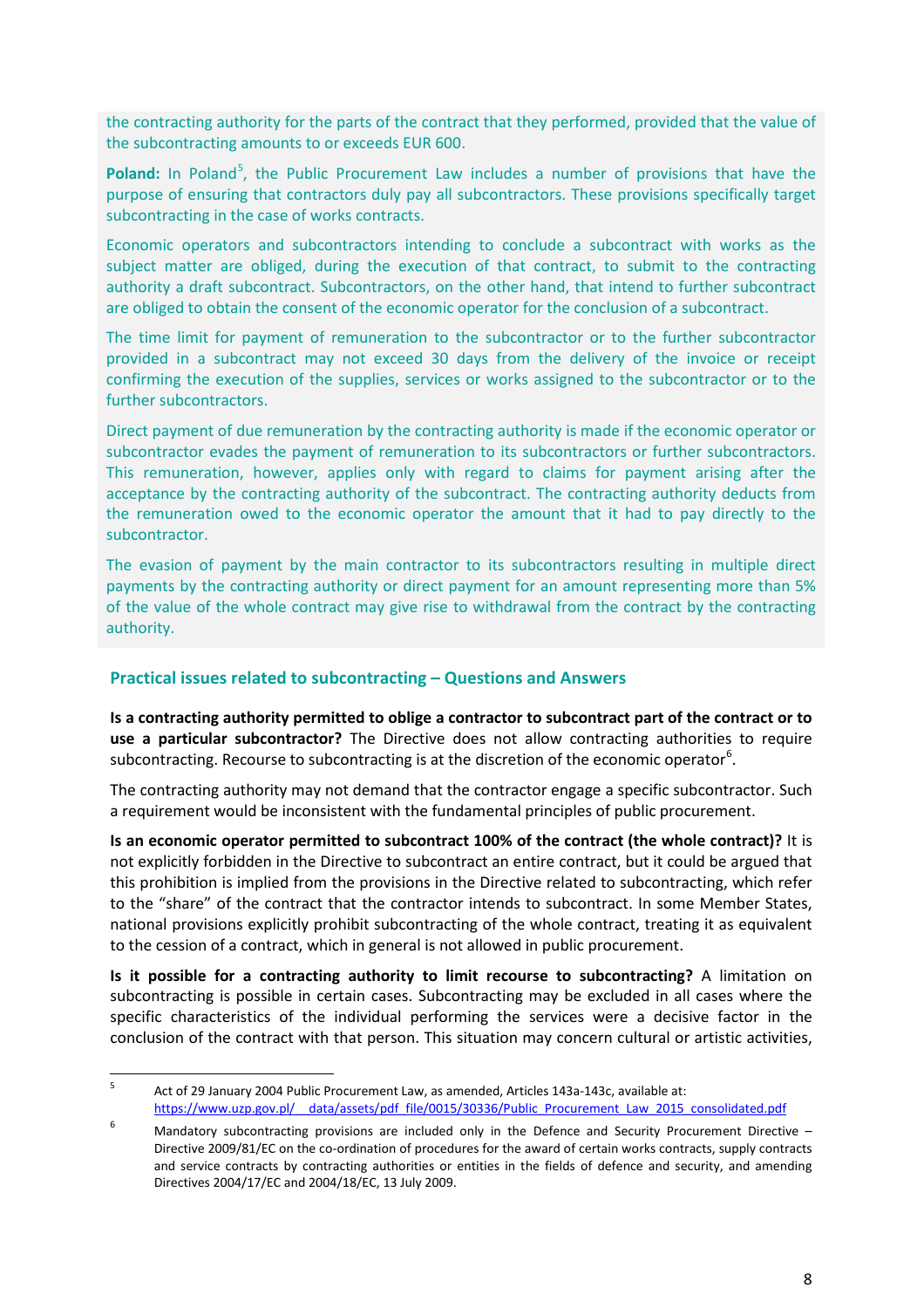intellectual services, and the field of science and research, and in similar situations where the qualities and characteristics of the service provider were decisive in his/her selection. Examples might include a famous singer or a Nobel prize-winner.

The Directive allows contracting authorities to require the performance of certain "critical tasks" directly by the bidder or, if the contract was awarded to a group of economic operators, by one of the members of the group. If direct performance is required, subcontracting of those critical tasks is implicitly excluded. The requirement concerning the direct execution of a contract is allowed for works contracts, services contracts, and siting or installation operations in the framework of supplies contracts. The CJEU has held that an economic operator may be prevented from subcontracting essential parts of the contract where the economic operator fails to demonstrate at the tender evaluation stage that the technical and economic capacities of the third party will be available<sup>[7](#page-8-1)</sup>.

In the opinion of the CJEU, limitation of the use of subcontractors for a share of the contract that is fixed in abstract terms, such as a certain percentage of that contract, is incompatible with the 2004 Public Sector Directive<sup>[8](#page-8-2)</sup>. The CJEU expressed this opinion in a case concerning a requirement, stipulated by the contracting authority in the procurement documents, that at least 25% of the works that were the object of the procurement should be performed by the contractor using its own resources<sup>[9](#page-8-3)</sup>.

**Is it possible to change a subcontractor?** It is possible in some cases to change a subcontractor during the execution of the contract, even if the identity of the original subcontractor was included in the winning tender.

However, CJEU case law has confirmed that the change of a subcontractor will be a material change of the contract, triggering the need for a new contract award procedure if that particular subcontractor was a "decisive factor" in the decision of the public authority to award the main contract to the successful bidder<sup>10</sup>. The reasoning of the CJEU was the following: if Company A highlighted the skills and qualities of a particular prospective subcontractor (Subcontractor B) in its tender and if those factors played a decisive role in the decision to award the contract to Company A, then it would be unfair to other tenderers to allow the bidder to substitute another subcontractor for Subcontractor B. However, such a substitution is allowed if the new subcontractor has equally good qualifications and attributes.

The possibility of changing subcontractors is also implied by the provisions in Article 71 of the Directive, which oblige contracting authorities to require the contractor to notify any changes concerning subcontractors, including information on any new subcontractors that are subsequently involved in the execution of the works or services concerned.

# <span id="page-8-0"></span>**Utilities**

Article 88 of the Utilities Directive<sup>[11](#page-8-5)</sup> contains practically identical provisions to the subcontracting provisions in the Directive.

Article 79 of the Utilities Directive contains practically identical provisions concerning the reliance on third-party resources as those in the Directive.

<span id="page-8-1"></span> <sup>7</sup> CJEU Case C-314/01 *Siemens and ARGE.*

<span id="page-8-2"></span><sup>8</sup> Directive 2004/18/EC of the European Parliament and of the Council on the coordination of procedures for the award of public works contracts, public supply contracts and public service contracts, 31 March 2004.

<span id="page-8-3"></span><sup>9</sup> CJEU Case C-406/14 *Wrocław – Miasto na prawach powiatu.*

<span id="page-8-4"></span><sup>10</sup> CJEU Case C-91/08 *Wall.*

<span id="page-8-5"></span><sup>&</sup>lt;sup>11</sup> Directive 2014/25/EU on procurement by entities in the water, energy, transport and postal services sectors and repealing Directive 2004/17/EC, 26 February 2014.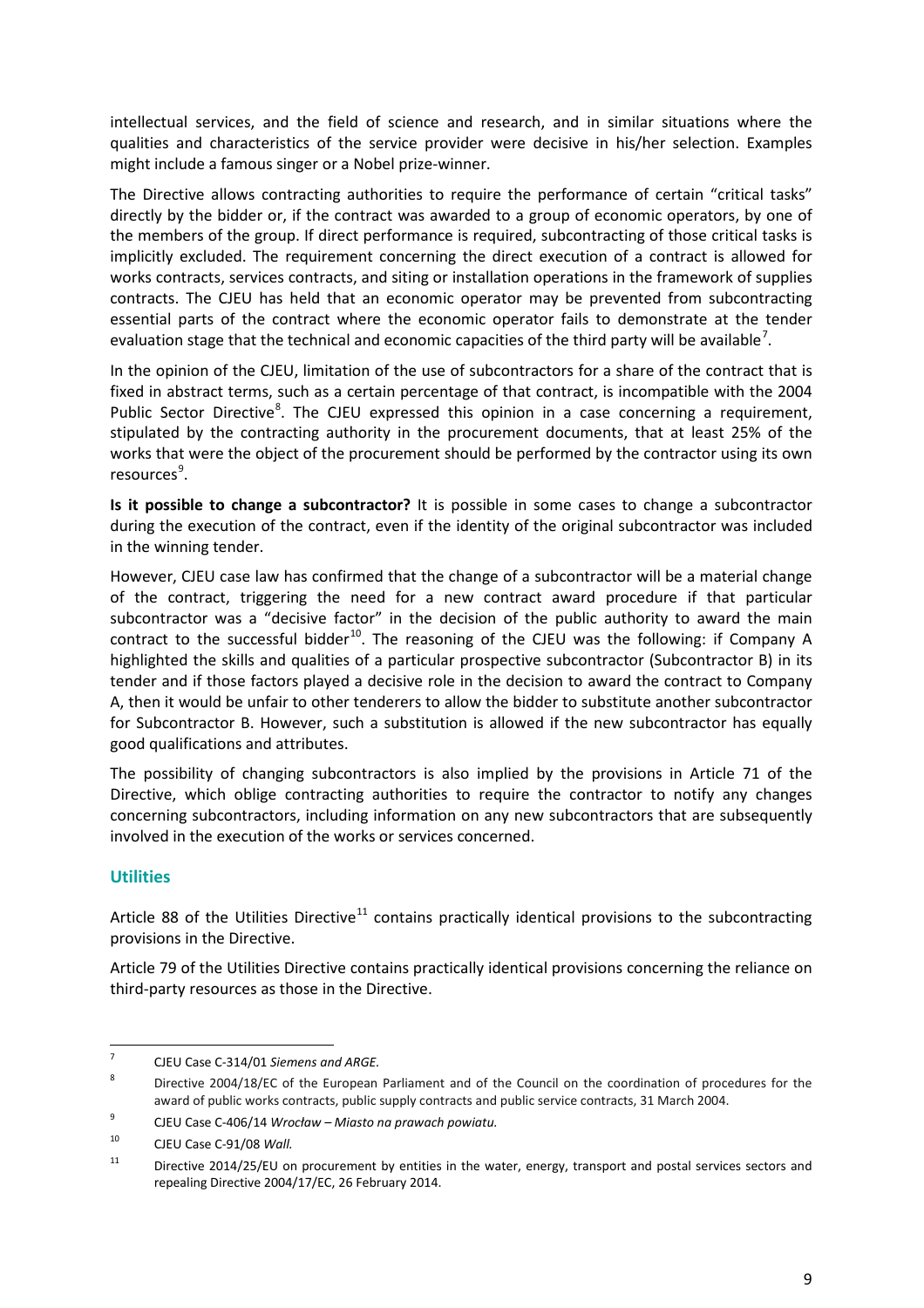The Utilities Directive does not contain any detailed provisions concerning the selection criteria that can be used by contracting entities. It does not provide a list of references that could be used as a means of proving technical capacity. The reason for these omissions is that the provisions of the Utilities Directive are generally more flexible with regard to those criteria than the provisions of the Directive.